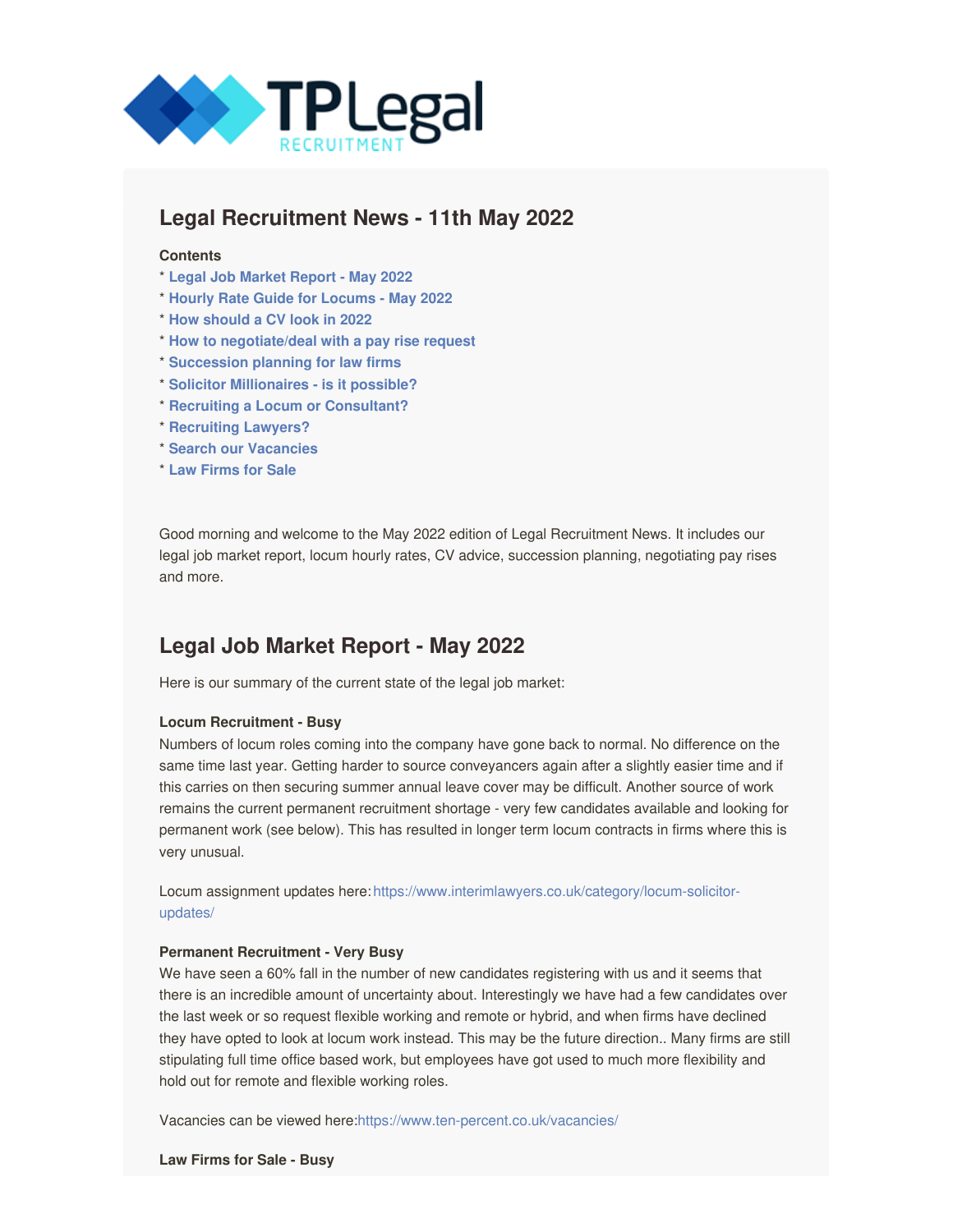Existing deals seem to be taking a lot longer to complete than anticipated at the moment but we are seeing numerous new enquiries coming through and an increase in the number of firms for sale. A number of new buyers this week for shell law firms or firms with conveyancing panel membership and CQS accreditation.

Full list at <https://www.jonathanfagan.co.uk/law-accountancy-firms-for-sale/>. For valuations or a confidential discussion about a potential sale or acquisition please ring 01824 780937 and speak to Jonathan Fagan or email jf@jonathanfagan.co.uk

# **Ten Percent Legal Recruitment Statistics**

General Statistics for April 2022 (bracketed number is for April 2021) New permanent vacancies added: 34 (33) New locum vacancies added: 35 (34) New candidates registering: 31 (82)

# **S&P Global & CIPS UK Report on Services May 2022**

#### **Summary:**

Input cost inflation hits fresh record high Activity and new business continue to rise, but at reduced rates Business confidence lowest in a year-and-a-half

#### **Summary**

Although the UK service sector remained firmly inside growth territory during April, there were signs that sustained increases in the cost of doing business and the war in Ukraine combined to limit the pace of expansion at the start of the second quarter. In particular, new business growth slowed sharply and was the weakest in the year-to-date. Meanwhile, business confidence dropped to the lowest for a year-and-a-half. The evidence around the extent of

inflationary pressures was stark. Input costs rose to the greatest extent in close to 26 years of data collection, with energy, fuel and wages all widely reported as being up in price over the month. In turn, companies raised their own charges at a pace that was only fractionally below March's record.



# **Hourly Rates of Pay for Locum Solicitors and Legal Executives**

#### **May 2022 Locum Hourly Rates - Solicitors and Legal Executives**

NB: Remote Working Role rates are about 10-20% lower.

Child Care - £35-£45 per hour. Civil Litigation – £30-£37 per hour. Commercial Contract - £35-£75 per hour Commercial Litigation – £35-£75 per hour. Company Commercial – £50-£90 per hour. Construction (non-contentious) £60-£75, (contentious) £45-£60 per hour Conveyancing - £32 per hour and upwards (£35 the usual base rate). Commercial Property – £35-£55 per hour Employment Solicitors – £28-£42 per hour. Family Solicitors – £30-£40 per hour. In House Counsel: 0-3 years PQE – £35-£50 per hour,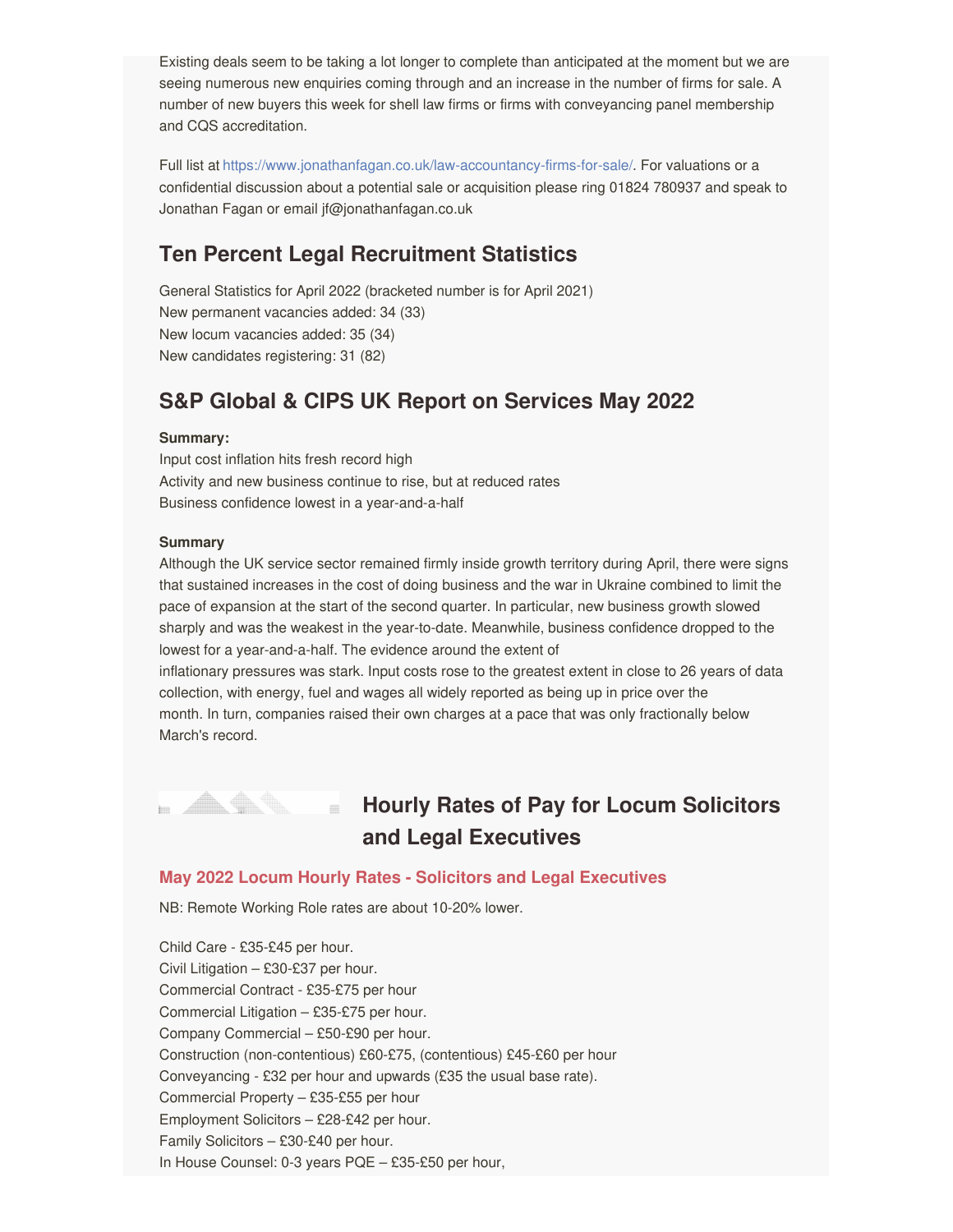In House Counsel: 3+ years PQE – £50-£95 per hour In House Interim Lawyers (SMEs) - £50-£75 per hour Insolvency - £35-£55 per hour. IP - £50-80 per hour Personal Injury and Clinical Negligence – 3+ years PQE – £25-£40 per hour. Professional Negligence - £45-£55 per hour. Wills & Probate – £40-£55 per hour.

We have an online calculator to convert hourly rates to salary equivalents [-click](https://www.interimlawyers.co.uk/locum-calculators/) here.

NB all rates exclude agency fees. The rates are for self-employed locums billing firms directly on a weekly basis. These are the ranges we have seen over the last 30 days from assignments.

### **How should a CV look in 2022?**

I have read recently that CVs in the 2020s need to be completely revamped and have a specific format because of the way most CVs are now processed by potential employers (keywords, applicant tracking systems ATS, videos and online information).

This is partly true, but for legal jobs you need to be aware that there is a very small market indeed for most roles that come up. This means that your CV will always still be read by a human when you apply for a work and so it still needs to be in a presentable format so a human can read it and quickly extract the information they need from it.

Here is our guide for writing a legal CV in 2022.

#### **Stick with the conventional format**

Try not to do anything too extravagant. One of the biggest problems we have with CVs is when a job applicant includes lots of tables, graphics, note boxes and other types of formatting that mean that when the CV loads on someone else's computer, or in another operating system such as Apple, the CV looks dreadful and is very hard to do anything with.

Make sure that your font is exactly the same throughout the CV other than your name at the top. Everything else ideally should be the same size. There is nothing worse than reading a CV containing three different font sizes and three different types of font.

#### **Avoid PDFs**

Thanks to the continuing rivalry between Microsoft and Adobe, if you prepare a CV in PDF format, it means that anybody at the other end who received your CV cannot manipulate the CV into their job application software. This creates nightmares in itself and there has never been a functioning piece of software that is able to handle PDF files in the same way that word documents are treated.

#### **Make sure your structure is sound**

By this I mean go with the conventional layout of a CV which is:

#### **Name & contact details**

Put your name in it in a larger font size at the top, underneath this include all your contact details such as mobile number email address postal address nationality, date of birth bracket optional), sex bracket optional), confirmation of a driving license and quite possibly marital status if you think you want to include this.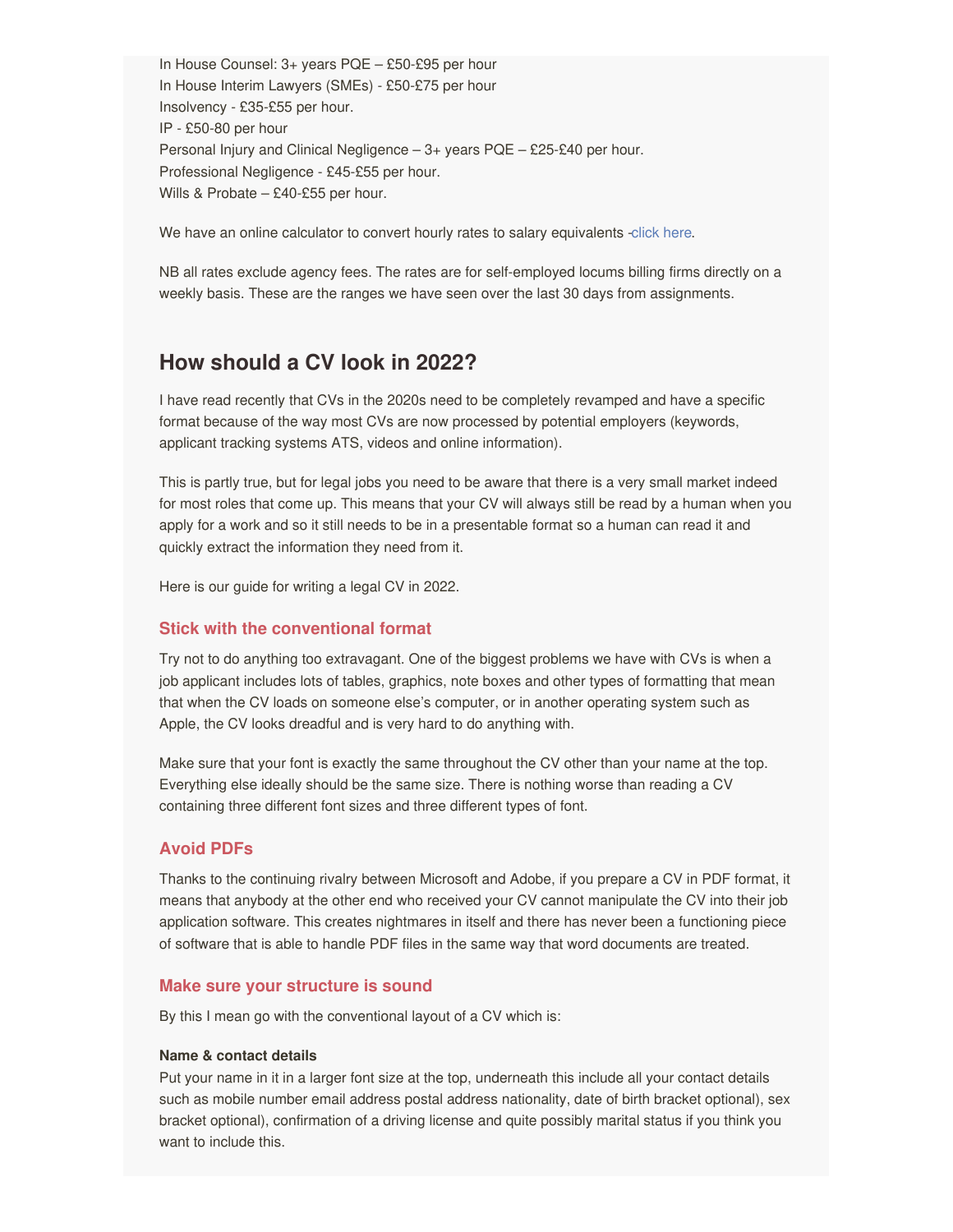#### **Summary - no waffle**

The next section needs to be a very brief summary of two or three sentences outlining exactly who you are without any waffle. So for example if you are a conveyancing solicitor in Leeds looking for work you would simply write a "Conveyancing solicitor with 4 years PQE looking for a suitable permanent role in the Leeds area with flexible hours. Salary levels £45k, notice period three months. Experience of help to buy, new newbuilds, staircasing, leasehold and freehold properties."

#### **Education - everything needed?**

The next section needs to be your education and qualifications which should be in reverse chronological order with the most recent listed. You need the date you were admitted to the roll of solicitors (or CILEX) and then follow this back with your qualifications. It can be worth having a section for your recent training and CPD points. Make sure you include your university and school education but keep it brief. Employers really do not care what you did your dissertation on 30 years ago, but they do want to see what class of degree you've got. If you have good A-levels and GCSEs it is always worth including them in brief just to show academic consistency.

#### **Work History/Career**

The next section will be your work details again - most recent first. This is one of the key areas and you will see lots of advice online about making sure that you have plenty of keywords for the ATS systems which extract CVs to put forward to employers based in frequency of keywords. Not so relevant for law of course. However it is still very important to include lots of information about the work you have been doing. Use bullet points and include plenty of facts and figures. Do not write waffly nonsense and make sure that you have evidence for everything that you write. Employers are interested in the quantity of work you're able to handle, details of any particular specialist experience you have, types of work you have covered, billing levels, size of the teams plus any business development work or managerial experience if relevant. One of the key key features of this section is to always try to tailor the work you have been doing to the role you are applying for. It is no use writing about 20 years of managerial experience if the role you are going for does not actually require you to have any managerial experience and may make the manager in the particular section very nervous about taking you on!

#### **IT & Language Skills**

The next section after this will be your computer and language skills which can be as brief as you like but make sure that you include any details of case management systems you have worked on because this is of particular interest to employees.

#### **Activities & Interests**

Don't forget your activities and interests section. So many job applicants forget to write anything other than 'spend time with my friends, watch TV and eat nice food.' If you go sailing at the weekend or enjoy walking long distance paths then include it here. Job interviews are so much easier if a employer can ask you questions about your interests and it lightens the atmosphere.

#### **References**

Finally don't forget to references, although if you are going to use an existing firm as your reference then do not include it on the CV.

#### **Summary**

There is very little difference in preparing a CV for the job market in 2022 than 20 years previously other than it is rare for CVs to get printed out prior to job interview. I suspect that most employers will print your CV out for the interview, but apart from that they will simply be reading it on a computer monitor. This means that you need to make sure it is visible and easy to read on a screen. The length of the CV is not an issue really, but I would question anybody who writes a CV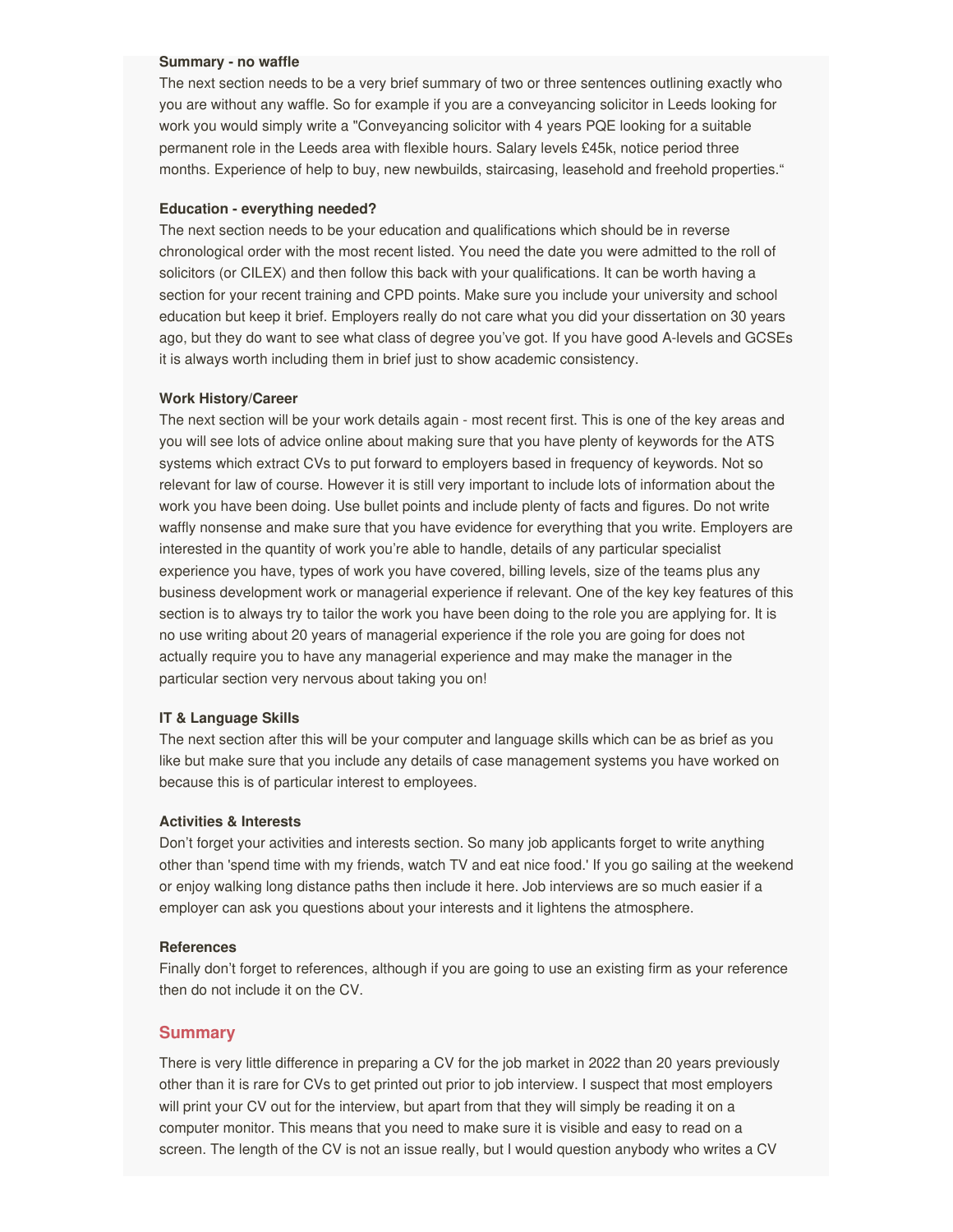# **How to negotiate a pay rise and how to deal with a request for a pay rise**

We are often asked by candidates whether they should request a pay rise from their employer and how to go about doing it. It is an incredibly difficult conversation for both parties to have. What is an acceptable level for both employees and employers and the two are very different.

When I started out in legal recruitment over 20 years ago I always thought that law firms were incredibly tight with some of the job offers they made to potential candidates. Quite a lot of the time we just assumed that a figure had been plucked from mid air!

However as we deal with both law firm sales and legal recruitment we are in a fairly unique position to be able to see exactly what is behind job offers and why they are at levels pitched by employers. What is surprising to us is that quite often the job offers are carefully thought out, but its simply the low level of income a particular role is expected to generate that results in the offer being made.

Here are our top tips for negotiating a pay rise and dealing with a request for a pay rise

#### **Be prepared to explain why you want the rise**

Are you generating more fees than expected? Have you taken on more responsibilities? Are you working longer hours?

At the moment the starting point will probably be rising inflation, so a request for at least 5-7% would not be unreasonable. After all, an argument for getting this is that an employer is in fact offering a pay cut because the value of the salary has dropped in view of the rising cost of living.

#### **Consider whether your request is reasonable**

Look at the evidence - are you being reasonable by requesting a pay rise? Do you know about the current fortunes of the firm and is everything OK?

Surprisingly quite often the conversations we have with employees is not along the lines of how much money they can squeeze out of an employer but more what is ethically reasonable to ask for. On the one hand they don't want to upset their employer, but similarly they don't want to feel that they are being robbed or exploited! This is an incredibly difficult balancing act for most people.

#### **Professionalism v Profit**

I think employers are probably quite surprised by this because they view the business with a lot more of a link to the profit levels generated rather than the actual work which employees complete. Employees tend to be more interested in the professionalism of their work whereas employees are quite rightly more concentrated on whether the work is generating the sufficient level of profit to enable them to keep to keep going.

#### **Keep an open mind**

Think about what it is you actually want - money, flexibility, career progression? These can be very different negotiating points. If you are the employer what do you think the employee is actually asking for.? Is the end game just more money (eg are they looking to purchase a house, move to a nicer area, earn more to support their family, progress into a managerial or ownership role etc..). do they need more flexibility with their work to enable them to fit in the demands of family life or are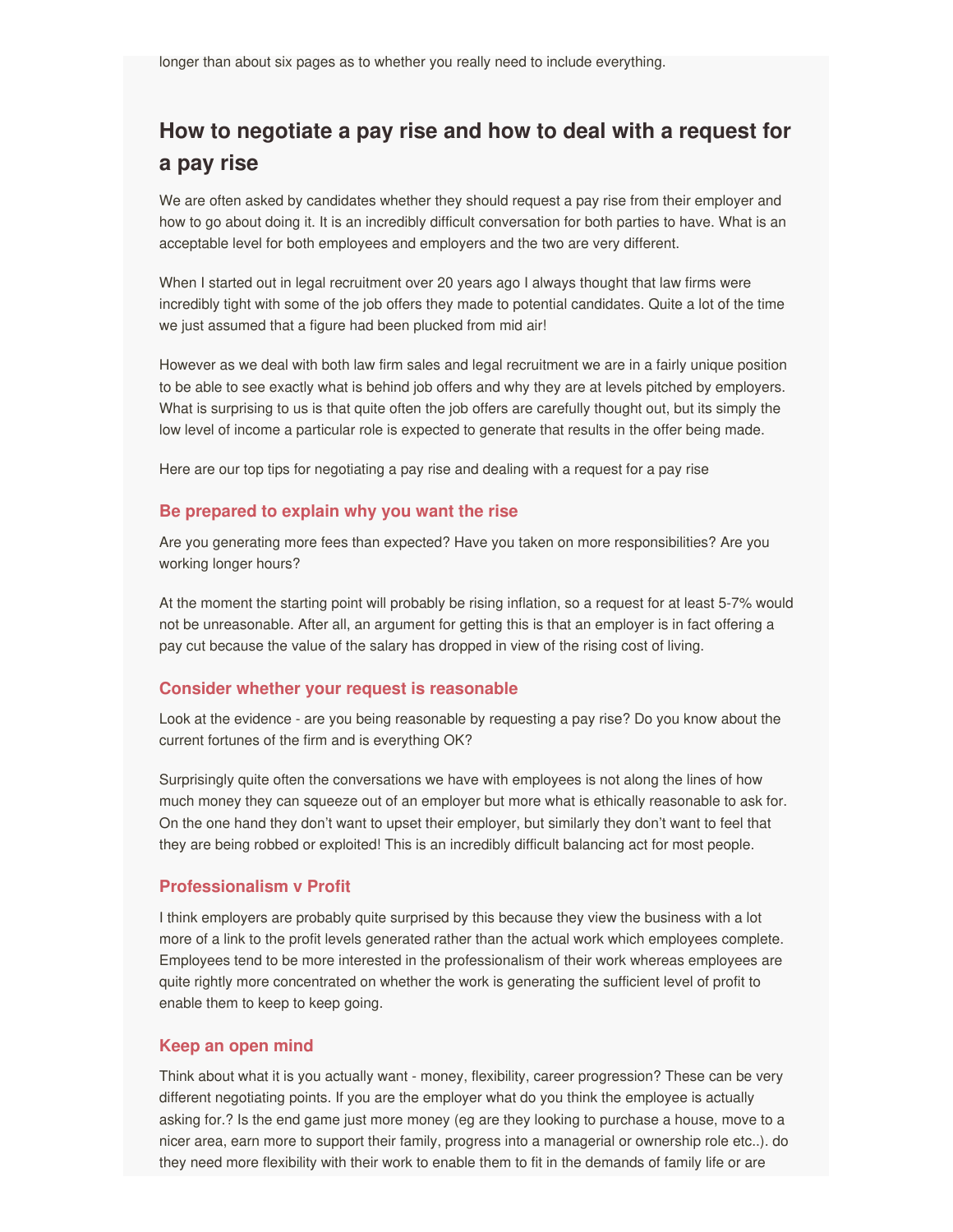there other things you can offer without having to spend more money and decrease your profits but make a very happy employee? For example do they want career progression, or are they motivated by generating higher fees for the business?

#### **Keep an eye on the whole picture**

How will the requests of one employee affect other people within the company? I often see law firms where the secretaries (who may have been at the firm for 30 years) earn more than the fee earners who are supporting their wages. This must inevitably lead to some resentment within the firm! Important to remember in smaller firms that one person getting a particular type of benefit or pay rise is almost always going to end up feeding back to the other employees. .

#### **Best time to ask (or to offer to discuss)**

Just because an employee has not asked for a discussion you should not raise it as an issue. There is never a good time to ask and most employees are uncomfortable talking about money. Usually the easiest way of raising it as a discussion point is during a performance review, but if you get into the habit of asking if you can talk about your work with your employer it may in time become a little easier to discuss the financial side.

#### **Never shut an employee down or rule anything out**

If you are an employer do not shut anybody down who requests this but instead talk it through with them and try and be as open and straightforward as you can be. Always think about solutions and compromises.

For example if an employee requests more money because they are generating more fees then it could be worth having a think about offering them the same risk that you have in the business. You could offer them access to a bonus scheme of say 30% of everything they generate above 2.5 times their salary. This can be a risk free solution for both employees and employers, probably more favoured by employers rather than employees.

#### **Summary**

Always think about the position from the other party's perspective whether you are an employee or an employer and ask yourself whether any request is going to sour your relations with the other party and cause cause irreparable damage. Always be prepared to compromise and never say if you have applied for other jobs and been a lot more money. If you do this your time with the firm has probably ended in any event!

### **Succession planning for law firms**

One of the first questions we always ask anybody getting in touch with us who is thinking of retiring and disposing of the practice, is whether or not they have spoken to their partners or some of their fee earners to ascertain if anybody is interested in acquiring equity.

#### **Making the wrong assumption about existing staff**

Very often, and quite surprisingly, the answer is either no they haven't spoken to anybody in the firm about it, or they have assumed that someone in the business who may be interested, isn't interested without even asking them.

I often get the impression that owners of firms automatically assume that everyone working in the business does not want to take equity, and the evidence with this is that they are working within a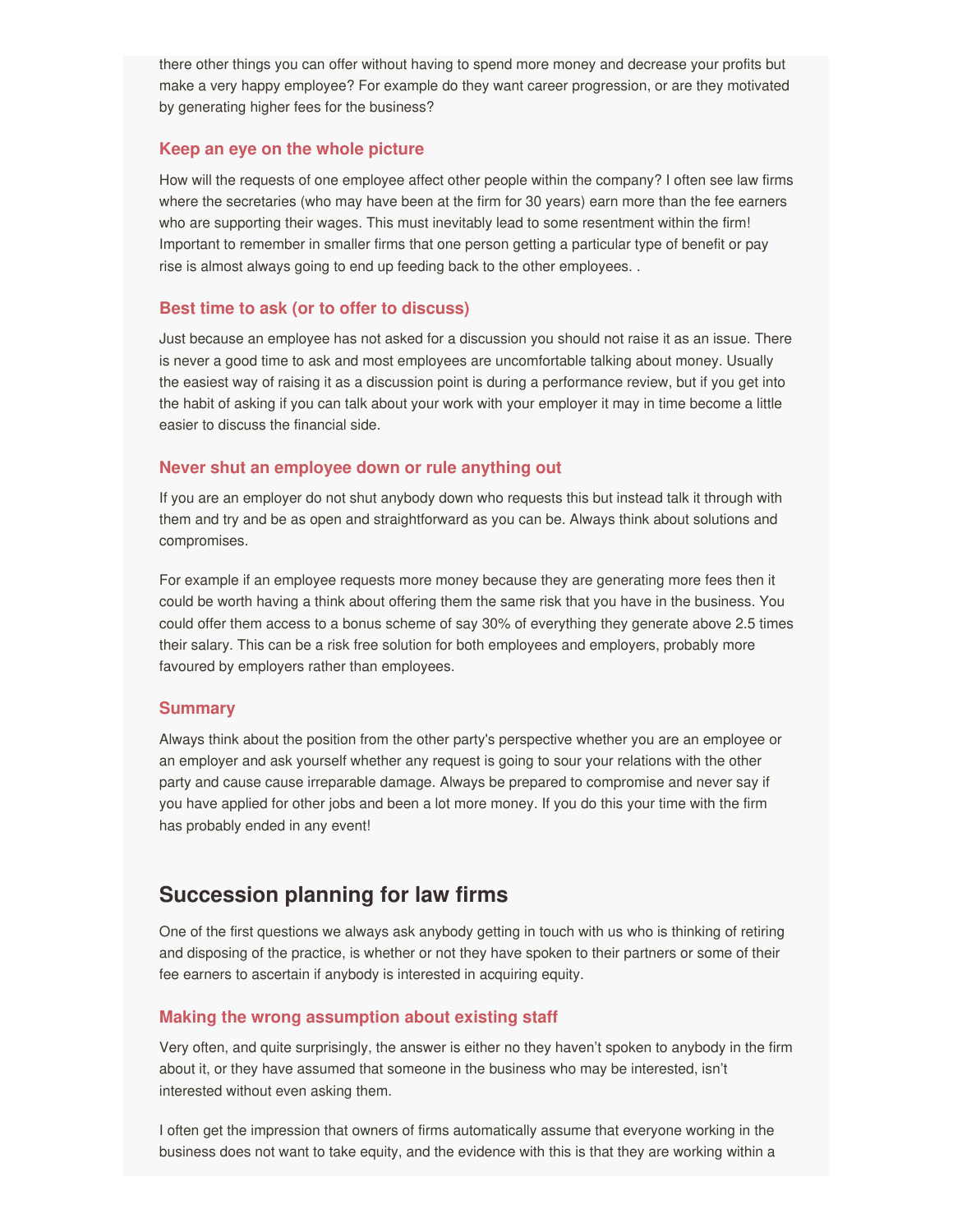business rather than owning their own business. Quite often this is not correct and in some cases we actually work on both sides of the business, having candidates listed with us who are quite clearly looking for progression but finding no route into the partnership or work at a higher level.

#### **Conversation with fee earners**

It is almost always worth a conversation with fee earners about their long term plans, but make sure you do it in a way the fee earners feel comfortable talking to you and don't just reel off an answer they think you want to hear. It is an incredibly difficult conversation to have for both sides, but a useful one nevertheless. Partners coming in to take over a practice are really the holy grail of law firm sales, because they are halfway there in any event, working in the business, dealing with your clients, your caseload and their fellow staff, rather than having to come straight from the outside into something afresh.

#### **Planning future succession**

So, what should the planning look like when thinking about taking on partners with a view to future succession?

First of all, do not put too onerous obligations on any future partners from the outset. We have come across people being made up to partner level at one year PQE and being given all kinds of different roles within the business that are well beyond their capabilities. Some firms almost seem to punish future partners/owners! Unsurprisingly quite a few of these will move on to other things and not actually stop with the practice.

Do not treat any future partners with the same approach as you would treat employees. These people are going to be the future of your business and are going to need to learn leadership skills pretty rapidly. If you don't ever allow them to do this and keep them at junior level forever and a day with the same levels of responsibility, then chances are they are never going to be in a position to take over the practice and run it effectively. You need to start giving them managerial responsibilities fairly early on, but do it in a gentle way rather than something that launches them straight into the deep end.

Do not put pressure on them to contribute financially from the outset, and encourage them to take separate advice. Be open about the finances - let them see the turnover and profit margins and have a conversation with your accountants.

Do not assume that junior members of staff on low salaries will not have aspirations to acquire a firm and may not be in a position to do so. There are plenty of business advisers out there able to assist with sourcing finance for acquisitions and you never know individual circumstances - for example we can put you in touch with a business finance adviser who will be able to assist.

#### **Summary**

Finding partners to carry on a business is incredibly hard to do. Setting up and running a law firm in theory could not be easier at the moment and junior solicitors thinking about this as a career path will always investigate it. You need to make it simple for them to join your partnership and not put obstacles in their way.. It benefits you as well as them in the long run.

### **Can a lawyer be a millionaire?**

I was asked this question last week by an entrant to the legal profession who had probably read too many newspaper headlines about fat cat lawyers! We see the accounts of law firms all the time as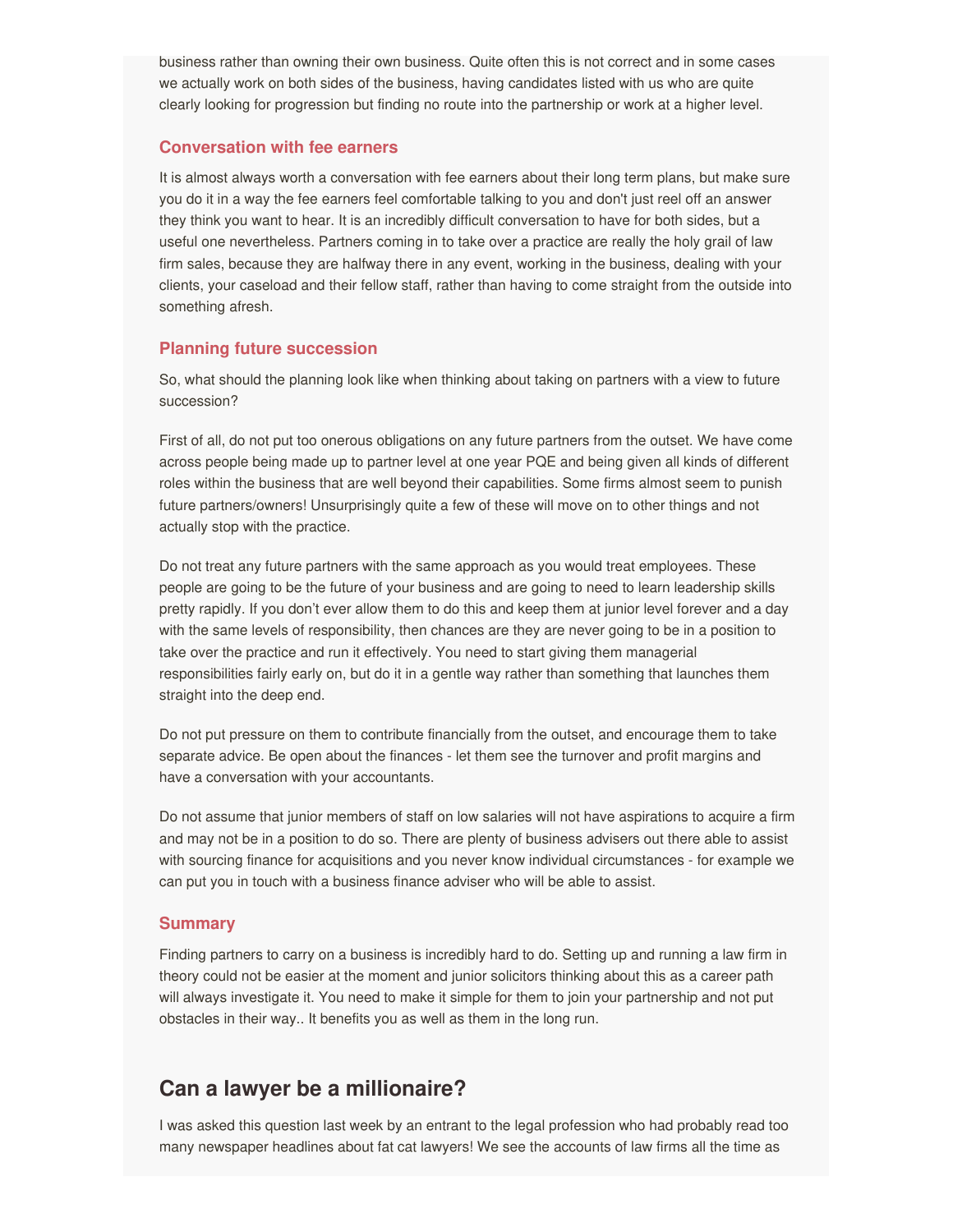well as have a good idea of salary levels in the niche commercial and high street firms.

The quick answer is yes if you reach the top of your game (probably as a commercial QC) or if you are a business person owning a law firm other than working as a practising lawyer.

#### **Fat Cat Lawyers Myth**

There is a myth around law (as most of the readers of this newsletter will know!) that the vast majority of lawyers are all multi-millionaires, earn huge amounts of money from their legal practice and cream in huge amounts of money from their oligarch clients. Nothing could be further from the truth. I would argue that the overwhelming majority of the 120,000 or so qualified solicitors in the UK will never earn more than £50,000 in their careers, with the vast majority lacking sufficient pension provision.

A sizeable minority of lawyers work in the City of London firms and it is these lawyers who earn higher amounts of money, but this is the minority rather than the majority. Even then their salaries will not be sufficient to achieve millionaire status and even less likely to achieve a millionaire lifestyle of not having to work..

So how is it possible for a lawyer to be a millionaire? The answer is that it is almost certain to be tied up with business interests as well as law. To give you an example, we have recently worked on a Fintech in-house legal job role in Central London. The firm in question were looking to recruit an inhouse counsel, pay them a fairly low salary but also offer them shares in their business, which is a start up tech company.

If that fintech (financial technology) company takes off then the lawyer will have been in the right place at the right time to benefit from the increased value in shares, and if everything goes well there's a very good chance they will end up a millionaire.

In a conventional in-house legal role the lawyer would definitely not be offered shares in the company, and instead would be paid a salary, with the usual range for in-house legal counsel being somewhere between £70,000 and £150,000 per year. It is very unlikely that this kind of role will end up in a lawyer becoming a millionaire.

#### **Summary**

In summary there are two ways of becoming a millionaire lawyer. I have seen both in my time in the business, although the first way is probably less stressful!

Option 1 - start a law firm, take on staff, develop the practice, do no fee earning work and keep building until you are turning over at least £5 million. At that point there is probably enough money sloshing around for you to either take a millionaire's income or to sell the practice.

Option 2 - find some very disreputable clients, get involved in some dodgy finance scheme and cream off a sizeable amount of money. Hope the SRA never catch up with you or make sure you have money stashed somewhere safe whilst you are in the slammer.

### **Low Cost Recruitment for Solicitors - Ten Percent Unlimited**

Recruit as many staff as you like over a set period of time (3 or 5 years) for a low monthly fee starting at just £65 plus VAT. We offer this service to law firms and accountancy practices and some of our member firms have been using the service for over 10 years. There are no restrictions on numbers and no other similar services exist in the recruitment industry. You can save £000s on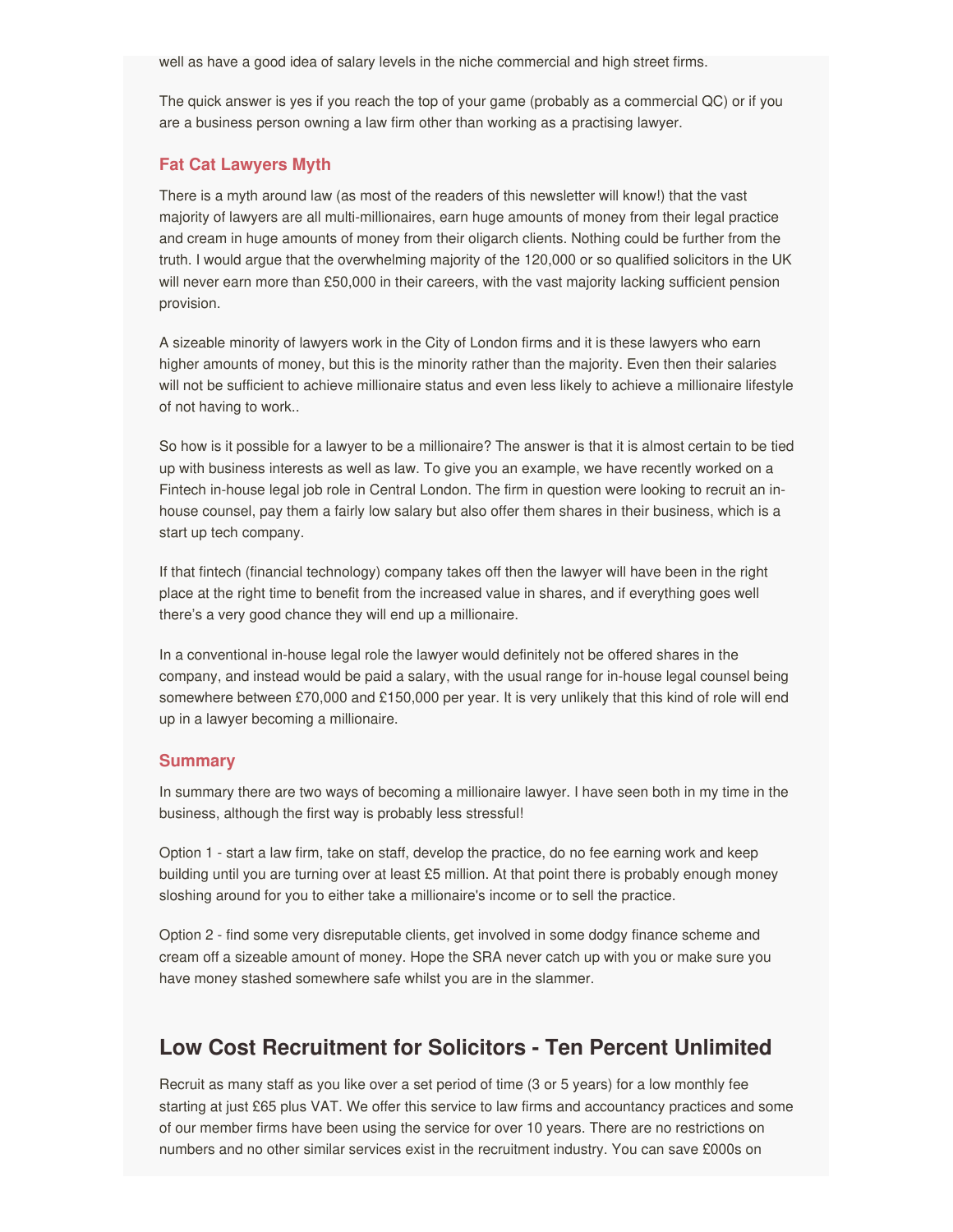your ongoing recruitment. Includes unlimited job posting on www.chancerylane.co.uk.

Interested? Call Clare Fagan on 0207 127 4343 or email[clare.fagan@ten-percent.co.uk](mailto:clare.fagan@ten-percent.co.uk). [www.tenpercentunlimited.co.uk](https://www.tenpercentunlimited.co.uk).

## **How to be a Locum - pdf guide**

We have produced a guide on how to be a locum. This includes sections on getting work, realistic expectations, hourly rates, popular fields of law, payment, insurance, umbrella companies and much more. Available for download or to read online from [www.interimlawyers.co.uk](http://www.interimlawyers.co.uk).

# **Outsourcing Translation & Typing**

TP Transcription Limited is our subsidiary company offering outsourced typing & translation work by our team of over 200 secretaries and translators. Established in 2003, we work on thousands of hours of recording every year for law firms, the NHS, academic institutions and individuals. We are preferred suppliers to a number of institutions. Try the service out - email your recording to [anna@tptranscription.co.uk](mailto:anna@tptranscription.co.uk), upload your file using our secure systems a[twww.tptranscription.co.uk](https://www.tptranscription.co.uk) or call 01745 813306.

# **About Ten-Percent Legal Recruitment**

We are a specialist legal recruiter, covering both permanent and locum roles across the whole of the UK. Over 11,000 lawyers are registered with us and we have access to a range of external and internal job boards and websites where we do not have candidates available ourselves. We also assist with recruitment advice and assistance, regularly advising partners and practice managers on suitable salary and package levels.

Our company is unique for a number of reasons, including the fact that we are not shy to publish our fee structure and also donate a chunk of our profits to charity each year. We offer unlimited permanent and locum recruitment for a fixed monthly fee or one-off fees depending on the job. We also buy and sell law firms. We donate 10% of our profits annually to charity, hence our name.

We have four recruitment consultants, Jonathan Fagan, Clare Fagan, Peter Gresty and Emma Ireland. Jonathan is a non-practising solicitor and Emma is a law graduate. As a team we have over 40 years of experience in the legal profession.

Ten-Percent Legal Recruitment also owns Interim Lawyers, a specialist locum service. We operate an outsourced UK based typing service as well – [www.tptranscription.co.uk](https://www.tptranscription.co.uk) and are preferred suppliers to a number of institutional clients and law firms across the UK and overseas.

The Ten-Percent Group of Legal Recruitment websites gives 10% of annual profits to charity. We have maintained this tradition since we formed the company 20 years ago. So far over £150k has been donated to charities in the UK and Africa including LawCare, Unlock and Reprieve.

We hope you have enjoyed reading our newsletter and look forward to hearing from you if we can assist further.

Warm regards

Jonathan Fagan **Director** 

E: jbfagan@tenpercentgroup.com